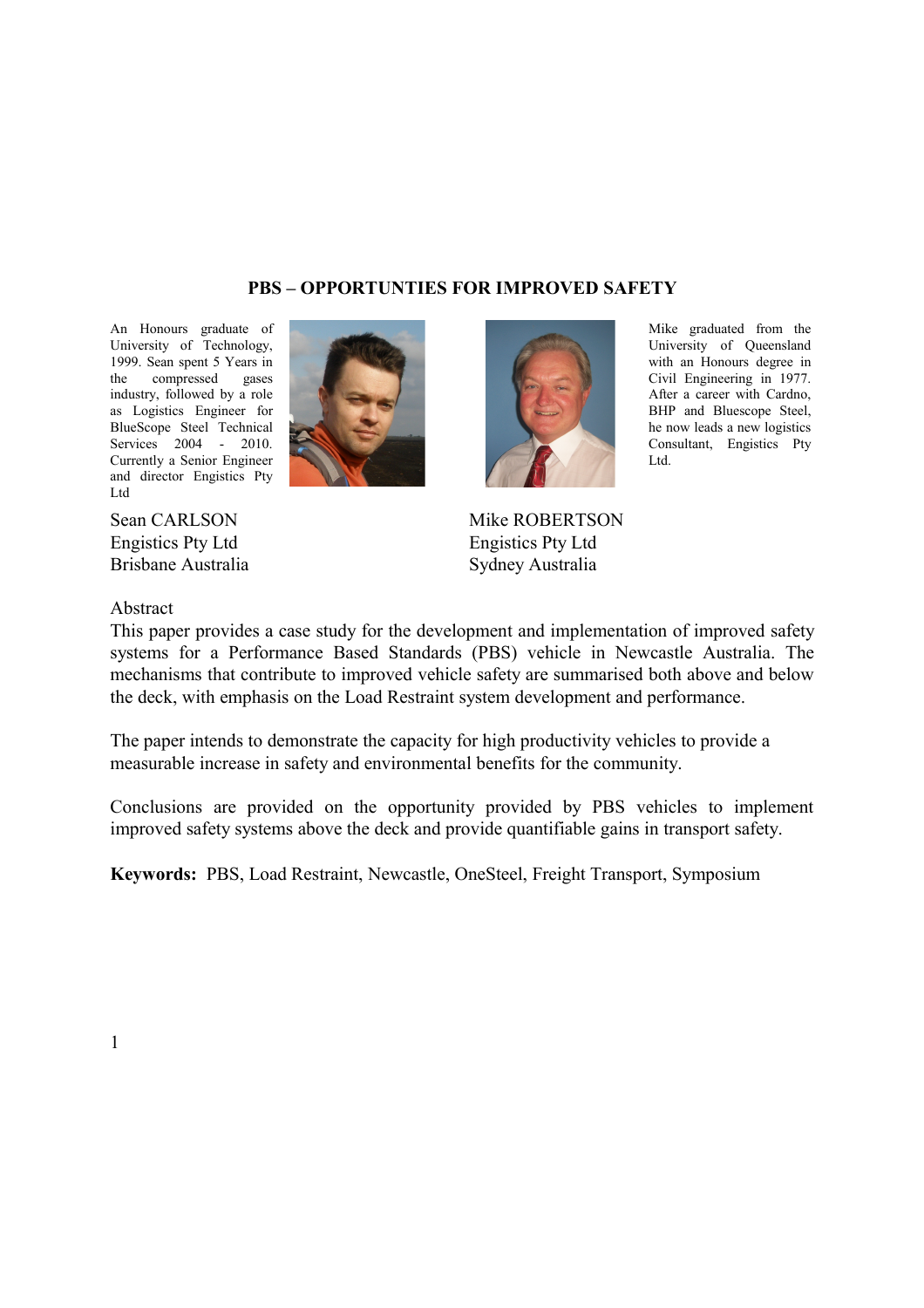#### **1. Freight Task**

#### **1.1 Background**

Following the split of Smorgons Steel between OneSteel and BlueScope Steel, the product flow between the various OneSteel sites in Newcastle experienced some significant changes.

The former Comsteel site at Frith Street Mayfield located at Waratah was responsible for the production of additional Merchant Bar material to be dispatched to the OneSteel Rod and Bar Mill rail head in Mayfield.

The process of maximising both the feed material and the finished product flow in and out of the Waratah site is the freight task which has been targeted for the implementation of a PBS vehicle.

#### **1.2 The Freight Task – Detail**

The source material for the production of Merchant Bar is steel billet, which is sourced from the OneSteel rail head, located at the Rod and Bar Mill at Mayfield some 9 kilometers from the Waratah site. The billet material is transferred from the rail head to the Waratah site via road on 19m articulated vehicles.

The finished product is dispatched from the Waratah site back to the rail head via road utlising the 19m articulated vehicles. See Figure 1.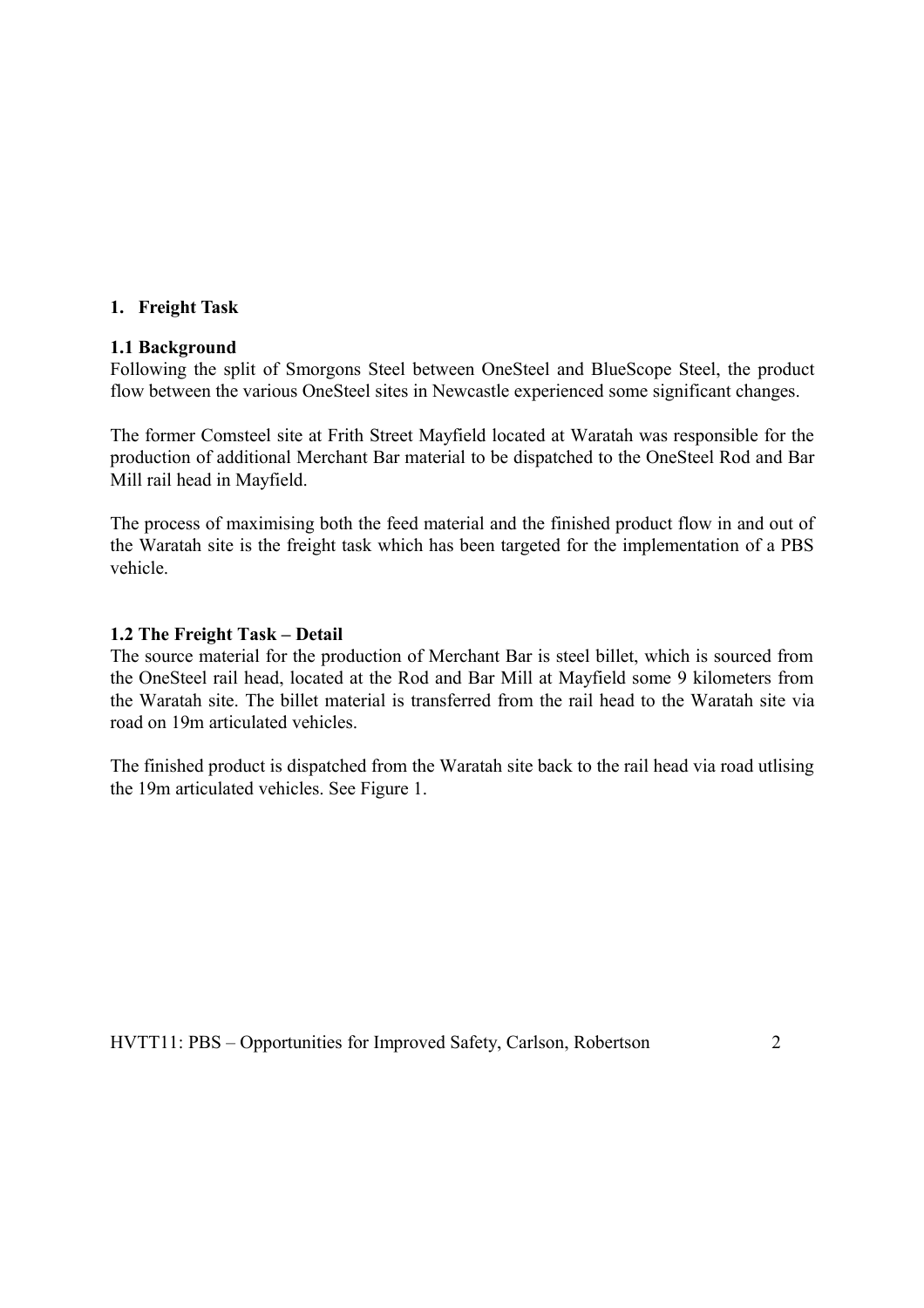

**Figure 1 – Schematic of freight task**

### **2. The PBS Vehicle**

The PBS vehicle selected for the route is an A-Double style twin trailer combination with 2 identical trailers coupled with a steerable Dolly unit (patent pending). This combination is designed and manufactured by Haulmark Trailers in Brisbane, Australia with an 85 tonne Gross Vehicle Mass (GVM).

The vehicle combination has been fitted with a specialised load restraint system to allow reduced loading and unloading times which is discussed further in section 5.

A diagrammatic view of the vehicle is provided in Figure 2.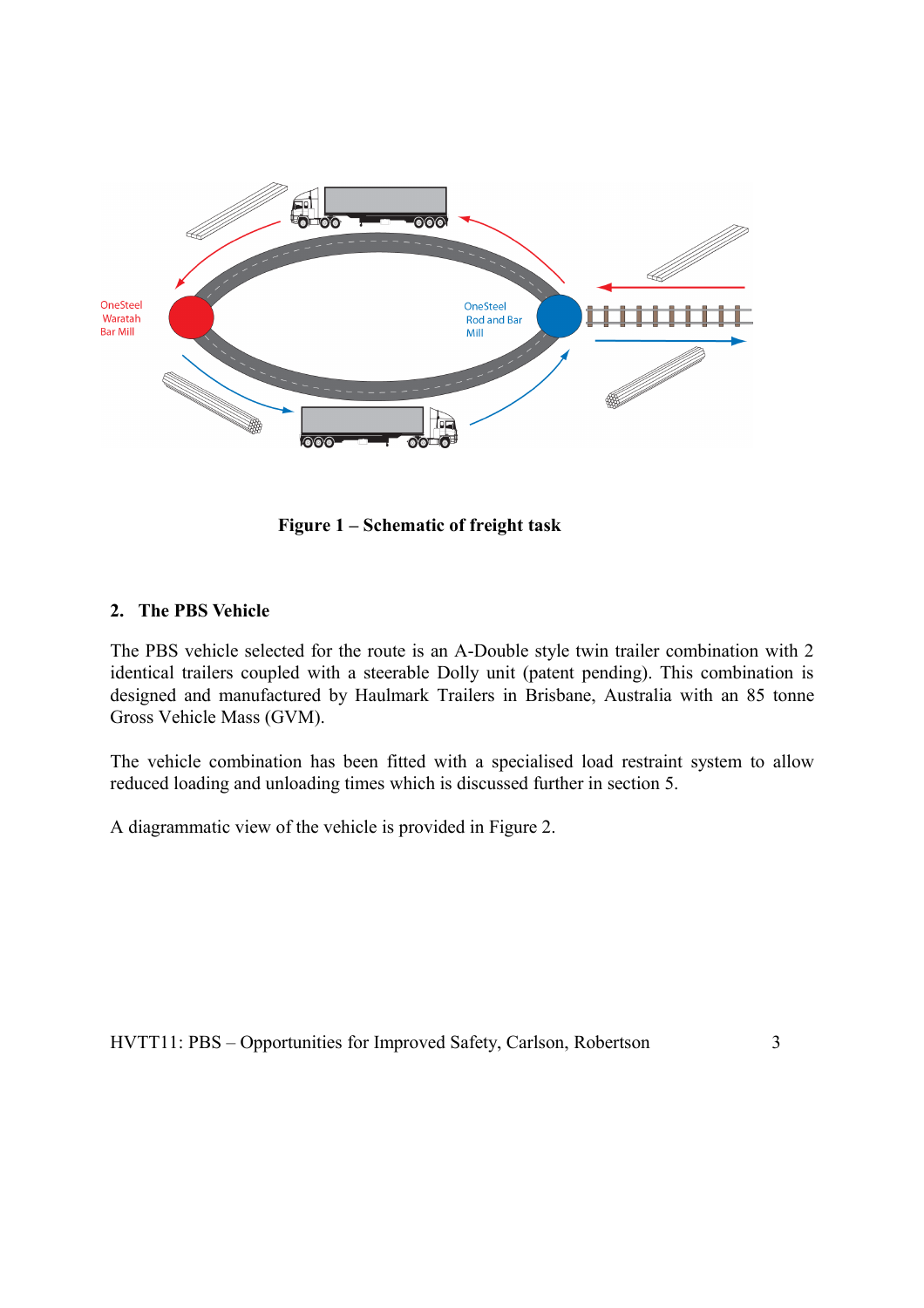

**Figure 2 – Haulmark A - Double Vehicle for freight task**

# **3. Vehicle Safety benefits – Below deck**

The PBS design requirements include 16 safety standards to improve road safety. These design features include both the dynamic behavior of the vehicle and the physical attributes on of the design, such as Front/Rear/Side under run protection.

The capacity of the vehicle to perform evasive action whilst at high speeds (60km+) whilst maintaining directional control over the entire vehicle length, is a key safety feature of the A Double. Testing at Anglesea test facility was able to show the dynamic behavior of the vehicle in situations such as high speed lane change with the articulated Dolly axle in the active and passive mode.

The activation of the articulated axle on the Dolly for such tests made a clear improvement of the vehicle dynamics. This enables the entire combination to operate within a reduced space envelope even at high speeds with evasive actions undertaken.

The braking systems on the vehicle also have been demonstrated to be operating at very efficient levels, with braking decelerations of greater than 0.8g experienced in load restraint testing. This increased braking efficiency allows for shorter stopping distances and an increased likely hood of reduced vehicle impacts.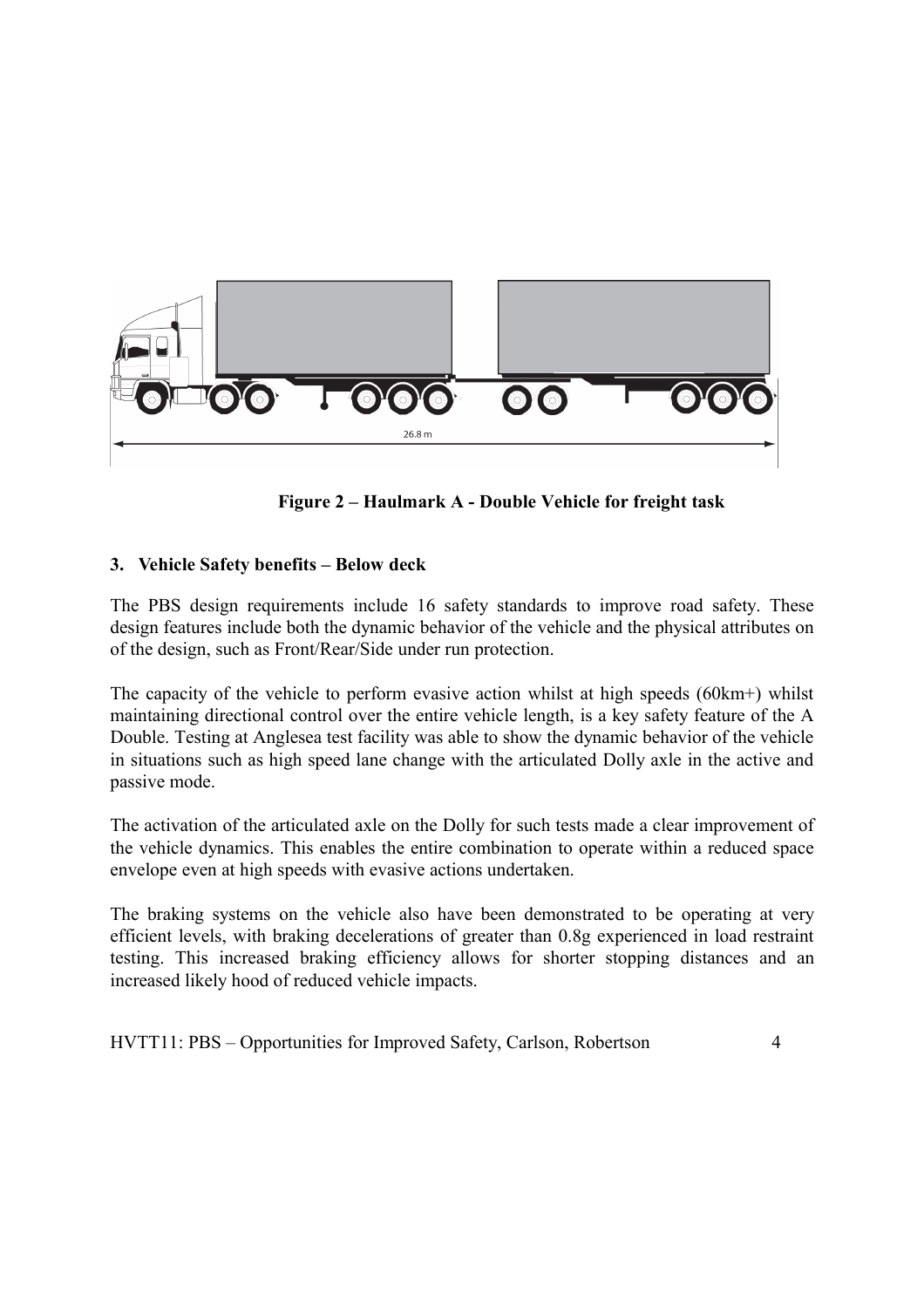The dynamic performance and some key vehicle design features for the A Double are a validation that the 16 safety standards in the PBS design criteria are able to provide a measurable increase in transport safety.

# **4. Vehicle Safety benefits – Above deck**

As part of the implementation of the A Double, the loading and unloading time needed to be addressed. Providing a more efficient vehicle in terms of payload addressed the issue of increasing the quantity of feed material coming into the Waratah site, however utilising the same load restraint system remained a restriction on the product flow.

# **4.1 Existing restraint method and associated issues**

The existing load restraint system comprised of 6 belly wrapped chains for the Billet product and 6 to 7 Belly wrapped chains for the Merchant Bar product loads, dependant upon payload mass. See Figure 3.



**Figure 3 – Existing Restraint method – approx 7 Belly wrapped chains**

The typical time to apply the existing restraint for the Billet or Merchant Bar could be up to 30 minutes. The time to remove the restraint was comparable at approximately 20 minutes.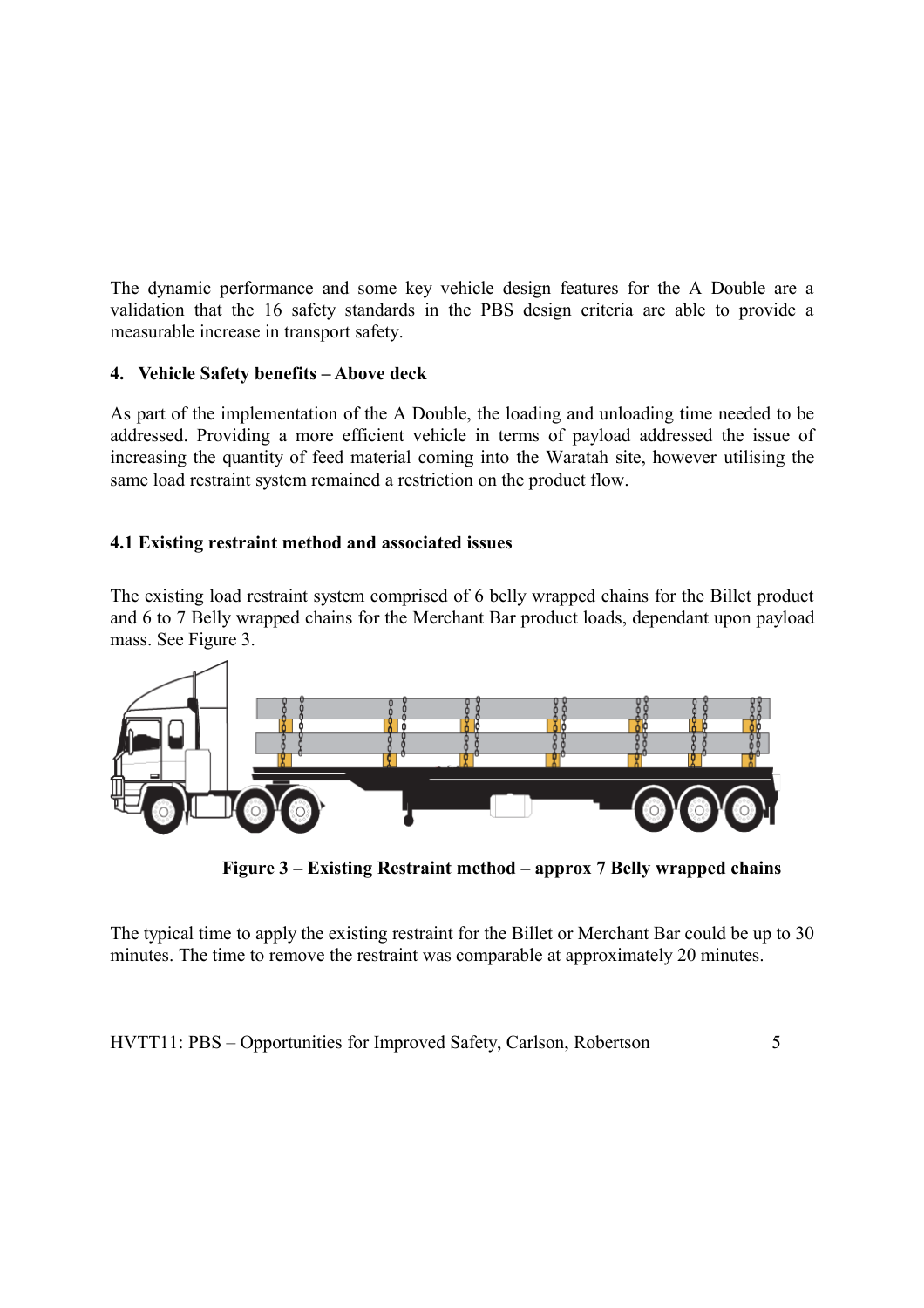In terms of application, the existing system of belly wrapped chains is sensitive to the correct method. There are multiple opportunities for drivers to incorrectly apply the restraint chains, any of which can critically impact the load restraint performance.

With the above in mind OneSteel initiated the process of development for an improved restraint system, to resolve the above safety and efficiency issues, maximising the benefits of implementing the A Double vehicle.

# **4.2 Development of the improved Restraint system**

The development of the improved restraint system for the OneSteel Freight Task followed a typical design process with phases of development from task brief and concept through to detailed engineering and prototype testing.

The clear message from OneSteel was the need for a simplified system that provided improved load security with less manual handling and reduced loading and unloading times.

### **4.3 The sliding headboard solution**

The restraint system was required to accommodate product lengths of 5m to 9m and payload of 29 tonnes, whilst maintaining compliant axle loading. This requirement excluded any fixed system of blocking and was the catalyst for the development of the sliding headboard system.

The design loads for the restraint system are taken from the National Transport Commission Load Restraint Guide second edition 2004, with nominated loads of 0.8g forwards, 0.5g sideways (transverse to vehicle), 0.5g rearwards and 0.2g vertically upwards.

The nominated concept for development was a full size 900mm high, engineered frame that traveled longitudinally on the vehicle deck and was secured in place with 75mm webbing straps.

The headboard frame was designed to minimise mass by evaluating the relevant shear and bending loads on the critical components. Loads applied to the slide rail, bearings and attachment bolts were also determined and the components selected accordingly.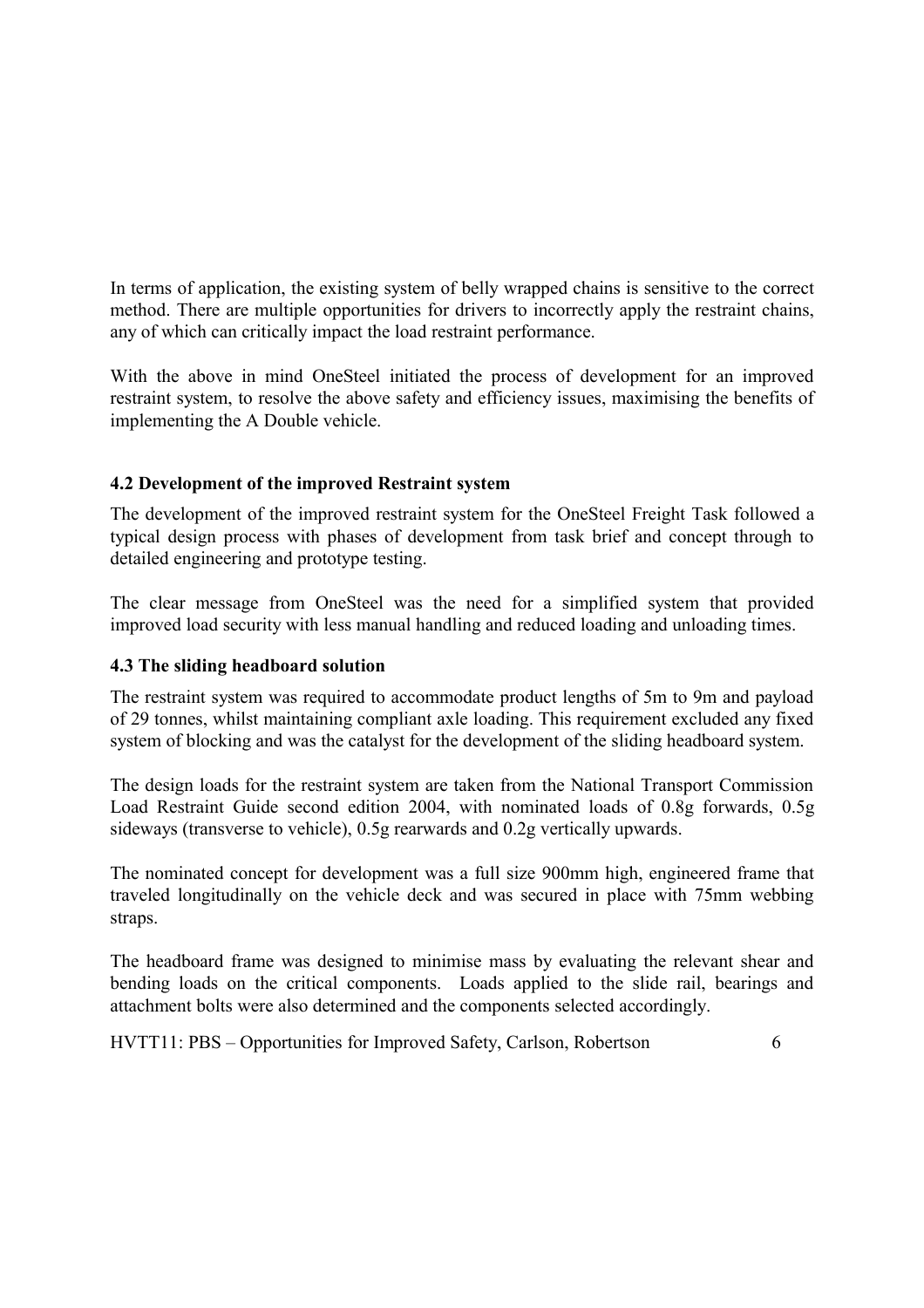

### **Figure 4 – Sliding headboard and side pins load restraint system**

Lastly the rearwards and sideways restraint loads were calculated and side pins and a tailboard developed specifically to meet these loads and ensure system compliance. The resulting system is shown in Figure 4.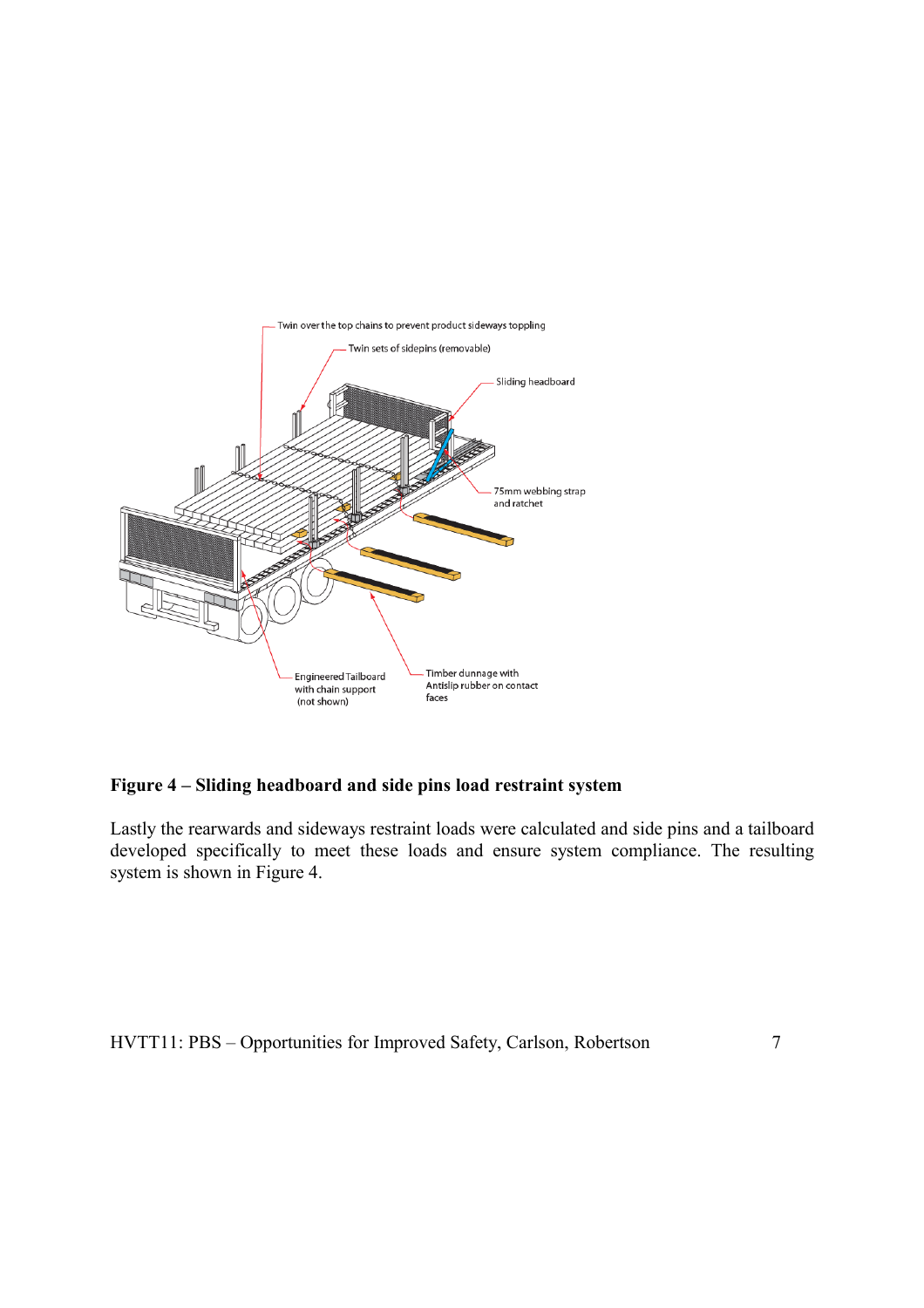# **4.4 Load Restraint Testing**

To validate the capacity of the system and to identify any user issues, load restraint testing was performed. The testing was completed in two separate sessions, with Merchant Bar and Welded Beam product. The test results were satisfactory, with applied loads in excess of the design loads recorded with no uncontrolled product movement or visible distress of any component.

# **5. Benefits provided by Sliding Headboard system – Safety and Productivity**

A function of the sliding headboard restraint system is the capacity to provide dual benefits of safety and productivity gains as concurrent outcomes. These benefits are described below;

# **5.1 Manual handling reduction**

The elimination of the need for belly wrapped chains as the primary source of load restraint is a key safety feature of the improved restraint system. Each application of a belly wrapped chain requires the chain to be projected over the load twice. The sliding headboard system eliminates the need for Belly wrapped chains and has two (2) chains applied directly over the top of the load. This reduces the manual handling of the restraint chains from fourteen (14) tasks to two (2) tasks for the same product mass.

The manual handling reduction of 86% is calculated with the reduced handling tasks.

### **5.2 Error tolerance and increased system redundancy.**

The sliding headboard system has been designed to anticipate potential failures and incorporate design features to either prevent the problem occurring or alternatively minimise its consequences. The result of this approach is that the system is tolerant of user errors and or loads applied above design requirements.

An example of this approach is the composite dunnage which consists of timber and Antislip rubber bonded together, sitting on a fabricated steel base. Should the high friction rubber be worn, the resulting surface is timber, which provides a smaller reduction in static friction that the Antislip rubber and steel surface.